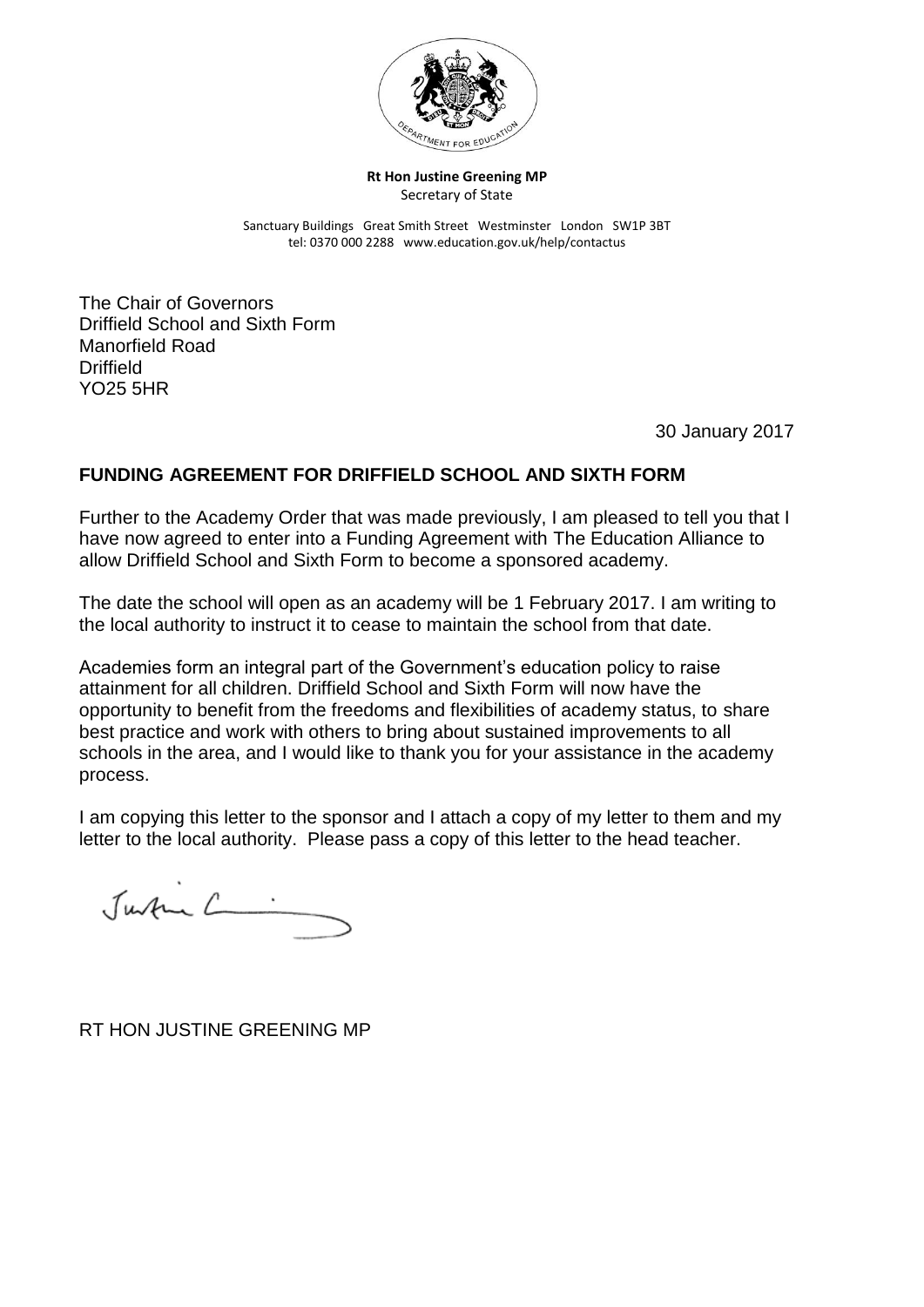

### **Rt Hon Justine Greening MP** Secretary of State

Sanctuary Buildings Great Smith Street Westminster London SW1P 3BT tel: 0370 000 2288 www.education.gov.uk/help/contactus

The Education Alliance South Hunsley School and Sixth Form College East Dale Road **Melton** North Ferriby HU14 3HS

30 January 2016

# **FUNDING AGREEMENT FOR DRIFFIELD SCHOOL AND SIXTH FORM**

I am pleased to tell you that I have now agreed to enter into a Funding Agreement with you to allow Driffield School and Sixth Form to become a sponsored academy. My officials will forward a copy of the executed Funding Agreement to you.

Academies form an integral part of the Government's education policy to raise attainment for all children and I am delighted that this school is becoming an academy.

The date the school will open as an academy will be 1 February 2017. I am writing to the local authority to instruct it to cease to maintain the school from that date.

Driffield School and Sixth Form will now have the opportunity to benefit from the freedoms and flexibilities of academy status, to share best practice and work with others to bring about sustained improvements to all schools in the area, and I would like to thank you for your commitment to and assistance in the academy process.

I attach a copy of my letters to the chair of governors and local authority and I am copying this letter to the chair of governors.

Justin C .

RT HON JUSTINE GREENING MP